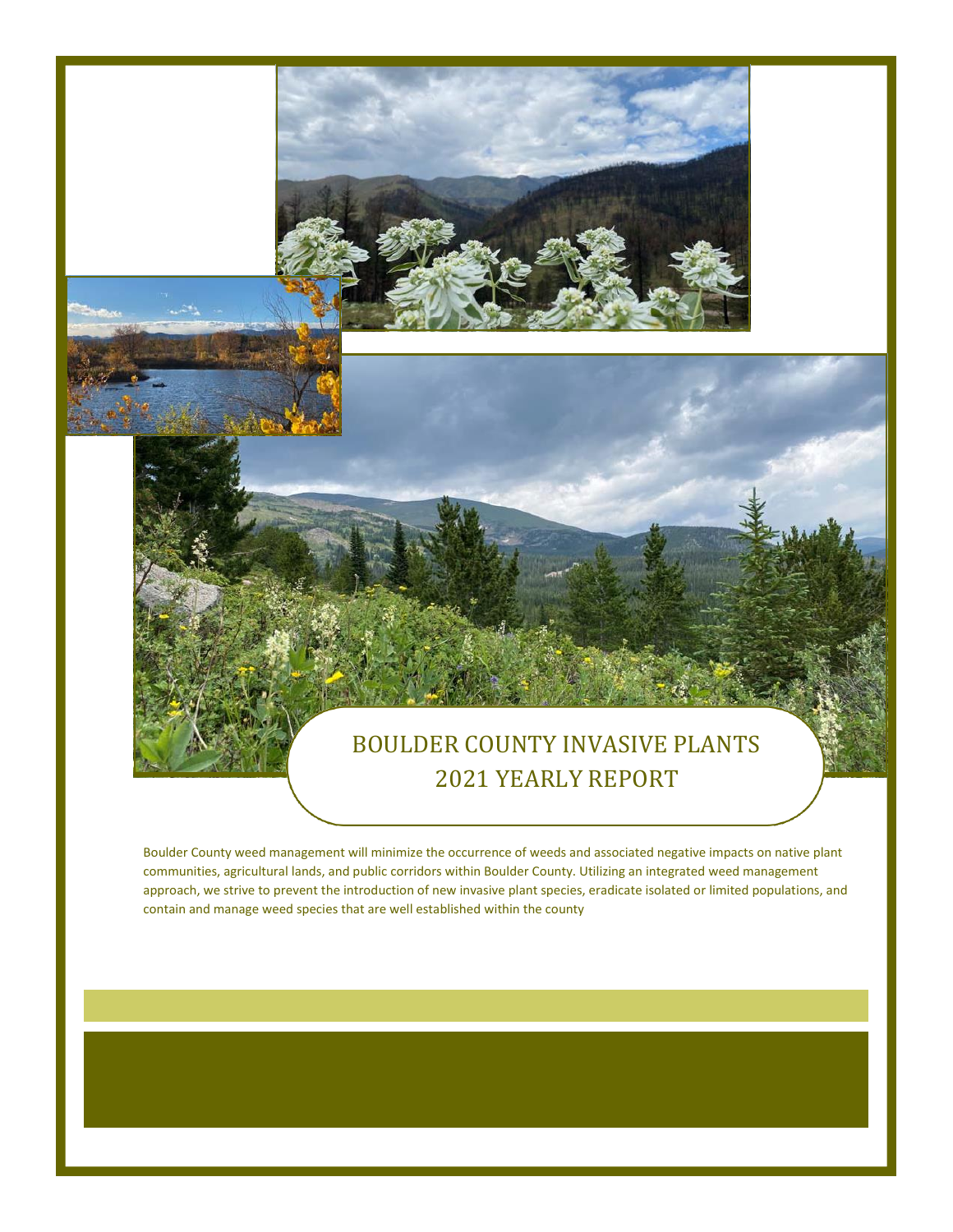## LIST A WORK

In the 2021 season, 718 worker hours were spent controlling List A species. This number is a decrease from the 1,128 hours spent in 2020. The decrease is a result of a reduced number of seasonal employees and a decrease observed in some List A species populations.

Despite the decrease, a major effort to prevent the spread of Rush Skeletonweed into the Cal‐Wood burn scar was undertaken. These populations were visited once a week for the entire growing season. Additionally, the continued effort to visit every known Mediterranean Sage site was completed, thanks to help from various collaborations. The



large area infested with this species makes treatment time consuming every year, and future volunteer projects will be utilized for assistance. Furthermore, most of the known populations of List A species were visited, and three watch list species were detected and treated this year. Those species include Yellow Flag Iris, Garden Loosestrife and Tree of Heaven.





- New Yellow Toadflax locations were found and treated, including Rogers, Walden Ponds, and Heil Valley Ranch.
- A dramatic decrease in Orange Hawkweed numbers was found, but further scouting is needed.
- A large population of Tamarix at Walden ponds was removed.
- Newly located watch list species were treated immediately and will be monitored closely in coming years.
- There was an increase in Hairy Willow-herb awareness, control, and scouting.
- The first known appearance of Garden Loosestrife in Boulder County was reported and treated.

| <b>List A and Watch list</b><br><b>Species</b> | <b>Plants Removed</b> |
|------------------------------------------------|-----------------------|
| <b>Mediterranean Sage</b>                      | 15,716                |
| <b>Rush Skeletonweed</b>                       | 52,364                |
| <b>Myrtle Spurge</b>                           | 5,499                 |
| <b>Purple Loosestrife</b>                      | 1,151                 |
| <b>Hairy Willow-herb</b>                       | $92*$                 |
| Orange Hawkweed                                | 433                   |
| <b>Spotted Knapweed</b>                        | $0*$                  |
| Yellow Flag Iris                               | 3                     |
| Garden Loosestrife                             | 150                   |
| <b>Yellow Toadflax</b>                         | በ*                    |
| <b>Leafy Spurge</b>                            | $40*$                 |
| Tamarix                                        | 306                   |
| Japanese Knotweed                              | 54                    |
| Totals                                         | 75,808                |

\*These species are not counted due to their growing habits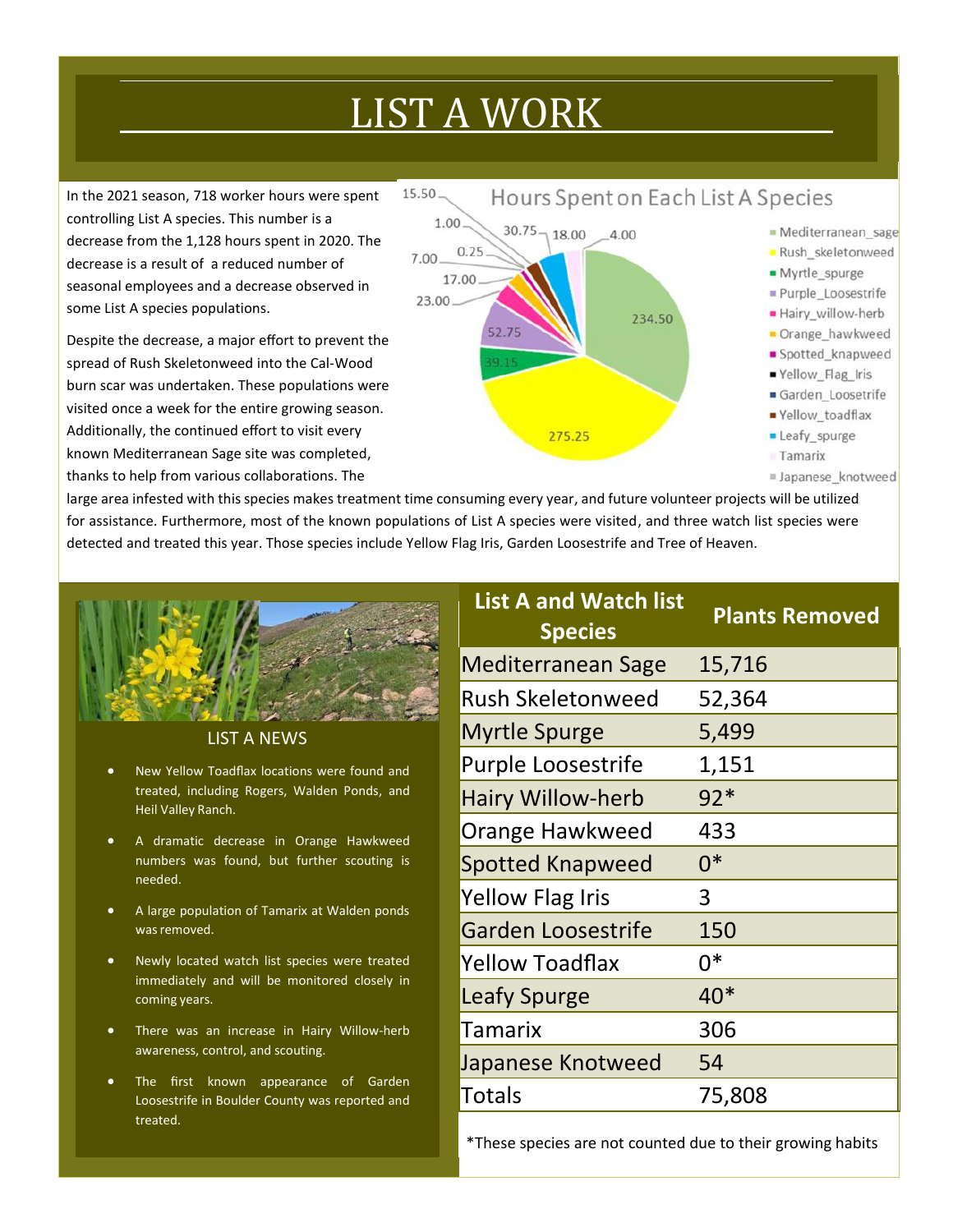## TRAILS AND OPEN SPACE



#### **Totals**

- 12,047.54 acres were treated or scouted
- 702.79 acres were mechanically treated
- 187.96 acres of herbicide applied
- 104 open space properties were visited



## Parks and Open Space Work

**Betasso Preserve:** Rejuvra surrounding main trailhead, and control around homestead structures

**Caribou:** Oxeye daisy and Canada Thistle control in main meadow and Sherwood Gulch

**Carolyn Holmberg Preserve:** Touch up and extension of Teasel control in Buffalo Gulch and Rock Creek drainage and trail maintenance

**Hall Ranch:** Kochia control in parking lot area

**Heil Valley Ranch:** Rejuvra along road for Cheatgrass and Knapweed control and bare ground trail system

**Pella Crossing:** Canada thistle control along banks and Russian Olive removal project

**Walden Ponds:** Continued work on Curly Dock, Knapweed, Teasel, and Canada Thistle project from last season

**Walker Ranch:** Continued Knapweed and Cheatgrass control around caretaker's house and trail systems

TRAIL

**WORK** 

### **33.3 miles of trail were treated in 2021**

Work was done on these trails:

Betasso Link, Coalton Trail, Cradleboard Trail, East Boulder Trail, Grindstone Quarry Trail, Heatherwood Trail, Josie Heath Trail, LoBo Trail, Mary Miller Trail, Mayhoffer Singletree Trail, Meadowlark Trail, Meyers Homestead Trail, North Rim Trail, Open Sky Loop, Overbrook Trail, Overland Trail, Walden Ponds Trail, Walker Ranch Loop